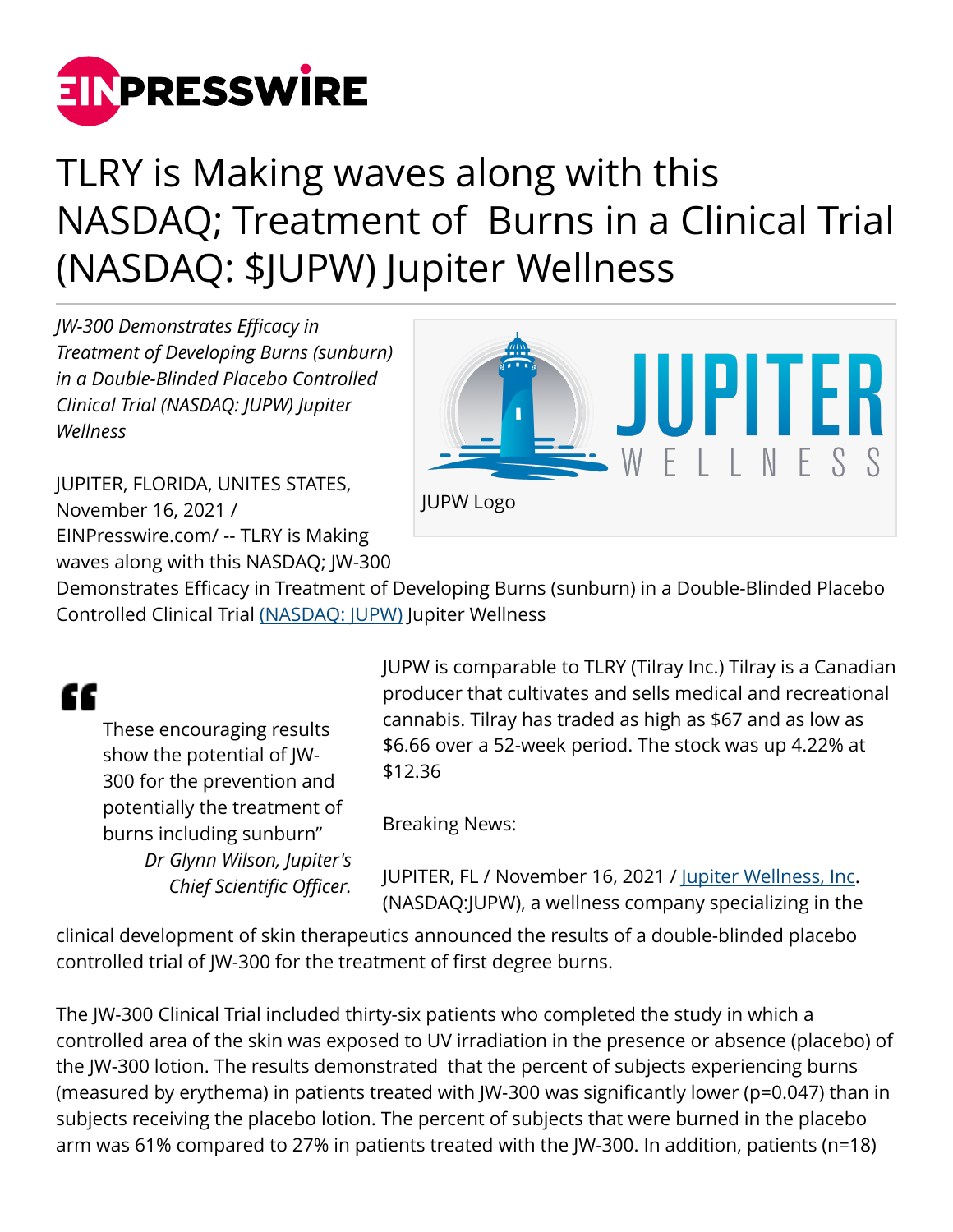treated with JW-300 the average erythema score was 0.388 after radiation compared to 0.722 in the placebo arm (n=18).

"These encouraging results show the potential of JW-300 for the prevention and potentially the treatment of burns including sunburn," stated Jupiter Wellness Chief Scientific Officer, Dr. Glynn Wilson. "JW-300 complements and has the potential to expand our current product lines which include CaniSun™ and Photocil™ that are clinically proven and designed to protect, treat, and achieve therapeutic balance in skincare health. The treatment of burns including sunburn are important indications with unmet needs, particularly in the OTC market where we see a significant opportunity for JW-300."

 The burn care market was valued at \$2.1 billion in 2020 and is expected to grow at a CAGR of 7% from 2021 to 2028 driven by rising incidence of burns, favorable reimbursement policies, and technological advancement. Developer of CBD Treatments for the Growing Global Skin Care Market. Multiple Clinical and Commercial Milestones Recently Achieved on the Company's Proprietary Product Lines.

**DBro Golf Hall of Fame Legend Ernie Els Extends** Endorsement Deal.

 Submitted Pre-IND Meeting Request with US FDA for Proposed Clinical Program of JW-100 as a Treatment for Mild to Moderate Eczema.

Jupiter Wellness, Inc. (NASDAQ: JUPW) is a leading developer of cannabidiol (CBD) based medical therapeutics and wellness products. The JUPW clinical



\$JUPW Listed on the NASDAQ



pipeline of prescription CBD-enhanced skin care therapeutics address indications including eczema, burns, herpes cold sores, and skin cancer. JUPW generates revenues from a growing line of proprietary over-the-counter skincare products including its flagship CaniSun™ sunscreen and other wellness brands sold through its robust distribution platform.

JUPW is NASDAQ listed and has an attractive share structure with only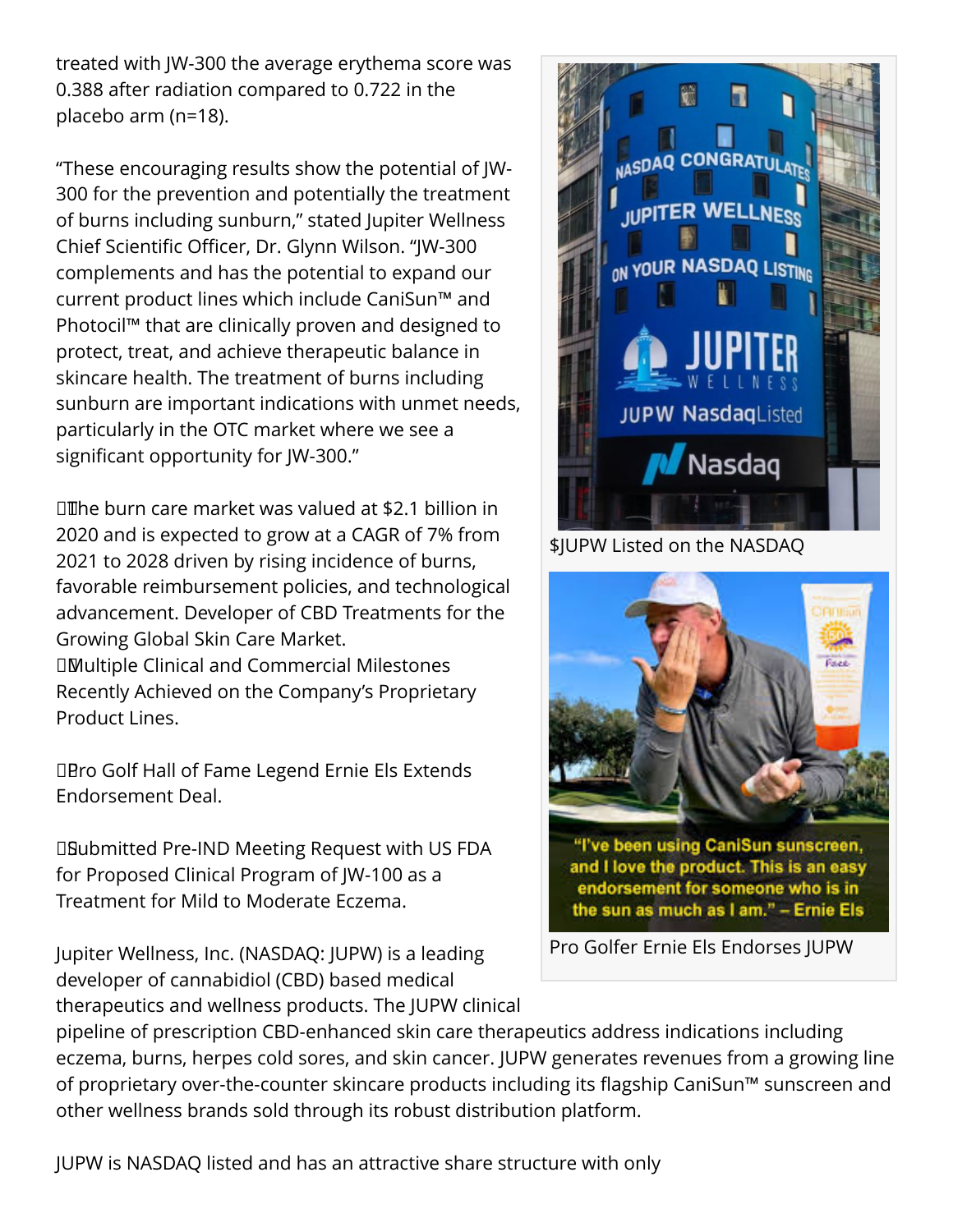22,927,465 shares currently outstanding.

 Shareholder Update on Multiple Clinical & Commercial Milestones Plus Upcoming Television Advertisement

On October 27th JUPW provided a comprehensive shareholder update on its advancing clinical programs and commercial progress. The updated included the following details:



Commercial:

The JUPW product Photocil™ ("Phototherapy in a bottle"), a patented topical Over-the-Counter drug for the treatment of psoriasis and vitiligo is expected to launch in Q1 2022. Photocil was licensed from Applied Biology. The clinical efficacy of Photocil™ in the treatment of psoriasis and vitiligo has been published in peer-reviewed medical journals. Photocil has been assigned the following NDC numbers by the FDA for each product:

 82301-001-001 (Atopic Dermatitis)

 82301-002-001 (Psoriasis)

 82301-003-001 (Vitiligo)

Clinical:

US FDA Filings for JW-100 as a Treatment of Eczema

JUPW recently submitted a pre-IND package for JW-100 as a prescription drug for the treatment of mild-to-moderate atopic dermatitis (eczema). JUPW anticipates a pre-Investigation New Drug (IND) meeting with the US FDA in Q4 2021. In a prior early study, JW-100 cleared or reduced eczema following 2 weeks of use, suggesting that through its unique mechanism of action it may potentially prove superior to existing prescription drugs for the treatment of eczema.

Phase III Head-to-Head Study of JW-100C in Eczema

A head-to-head Phase III double-blinded, placebo controlled clinical trial designed to evaluate superiority of JW-100 to Eucrisa (an FDA approved topical drug) in adult patients with mild-tomoderate eczema expects first patient enrolled in Q4 2021.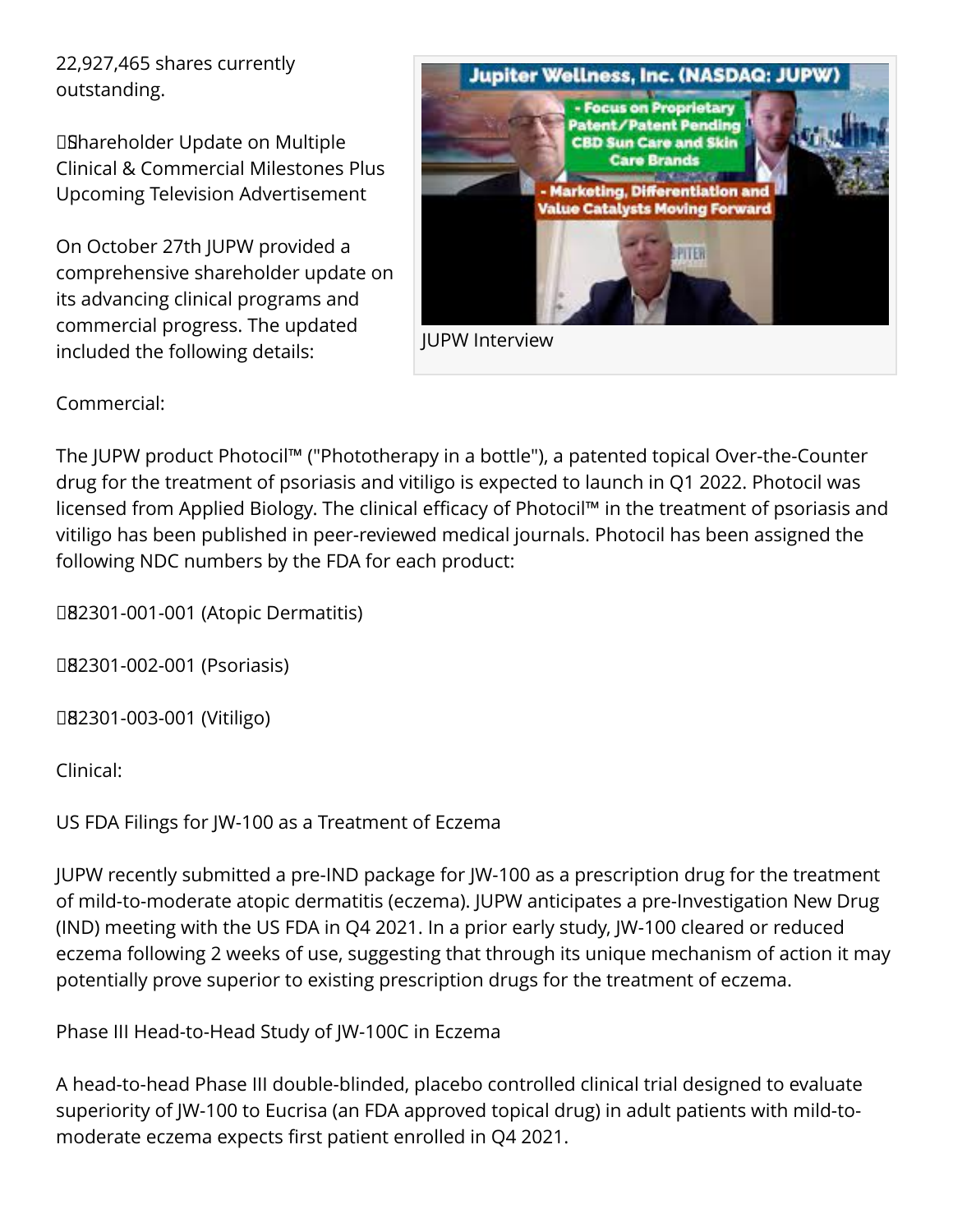JW-200 Clinical Study in Actinic Keratosis to Complete Enrollment Q1 2022 An investigational clinical study with a protocol similar to an FDA Phase I is enrolling 115 adults diagnosed with actinic keratosis. Enrollment is expected to be completed by the beginning of 2022 and data will be used in preparation for an FDA IND filing.

JW-300 Clinical Study in Burns to Complete Enrollment Q4 2021

A double-blinded, placebo controlled investigational study in Europe and Asia with a protocol similar to an FDA Phase I is enrolling 50 patients with newly diagnosed first degree burns. Resulting data will be used in preparation for an FDA IND filing. Enrollment is expected to be completed by the end of 2021.

"Based on our acquisition and development strategy. Jupiter Wellness has short-term product opportunities and an extensive clinical pipeline conducting double-blinded, placebo controlled clinical trials to unequivocally establish efficacy of our novel and proprietary products for both OTC and prescription drugs," stated Dr Glynn Wilson, Jupiter's Chief Scientific Officer. "Jupiter Wellness is committed to providing rapid and consistent relief for the majority of people suffering from a number of skin indications, including eczema, psoriasis, and vitiligo. Jupiter Wellness is also committed to developing approaches that measure individual gene expression that can be used to determine the most appropriate patients for treatment and the outcomes of therapies."

 Multi-Year Extension of Endorsement Agreement with Pro Golfer Ernie Els

On September 8th JUPW announced a multi-year extension of its endorsement agreement with PGA Golf Legend Ernie Els. Els, known as "The Big Easy", will help promote the JUPW patent pending CaniSun Suncare Product Line for two additional years. The CaniSun product line offers the highest quality suncare products infused with CBD.

Pursuant to the agreement, JUPW will extend its agreement with renowned golfer Ernie Els, who will act as a brand ambassador of the JUPW unique, one-of-a-kind Suncare products. The campaign is seen as CaniSun partnering with one of the best and well-liked athletes in the sport of golf. The campaign focuses on providing premium suncare protection for everyone from elite athletes like Ernie Els to the everyday weekend warrior.

"Because I spend so much time in the sun, I always hit the golf course with CaniSun. I'm constantly looking for the most effective products, and CaniSun consistently works well for me, so it's my first choice," Els stated. "I've been using CaniSun sunscreen and I love the product. This is an easy endorsement for someone who is in the sun as much as I am. Extending the relationship made sense."

DBubmitted a Pre-IND Meeting Request with the US FDA for its Proposed Clinical Program of JW-100 as a Treatment for Mild to Moderate Eczema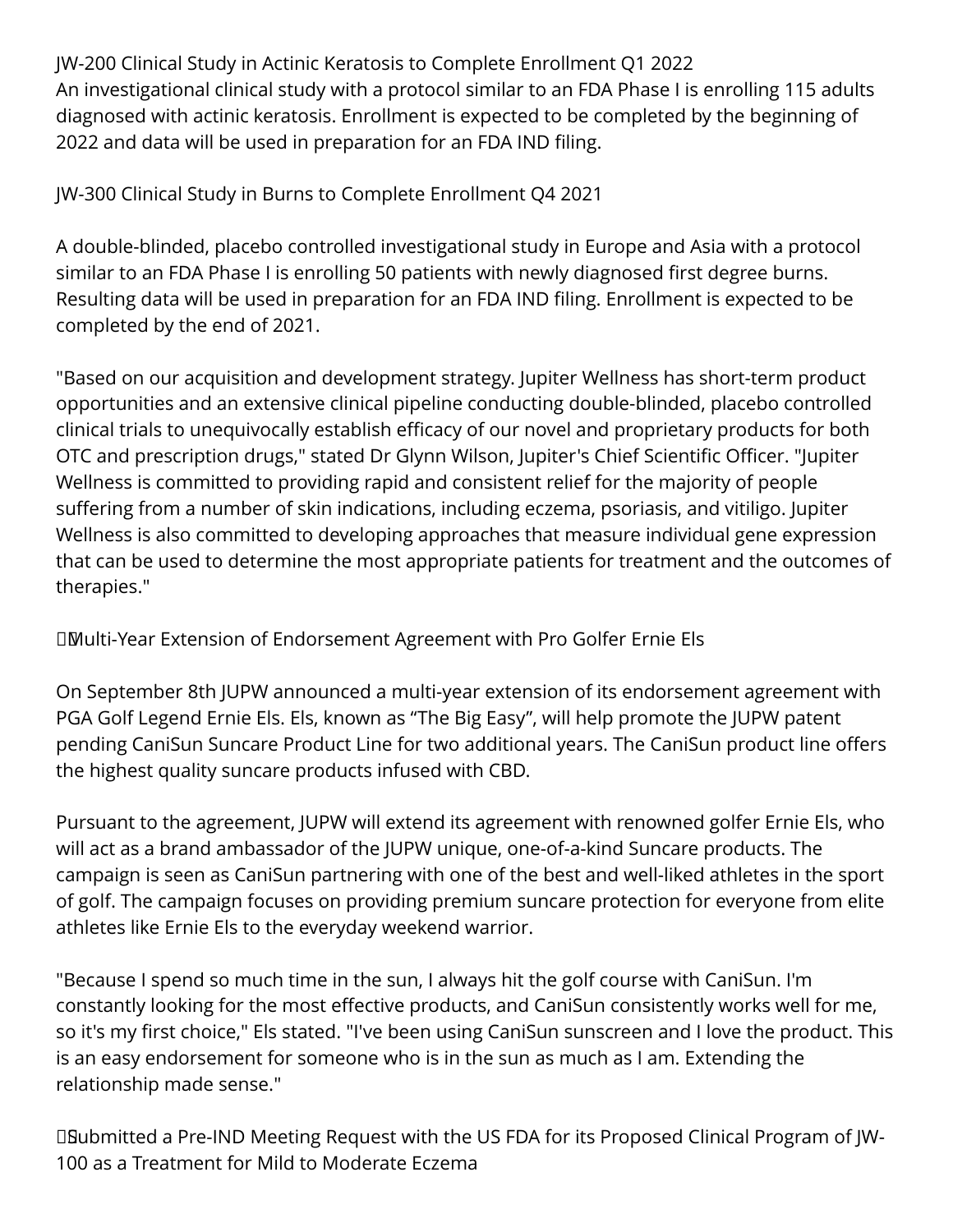On August 23rd JUPW announced it has submitted a pre-IND (Investigational New Drug) meeting request with the U.S. Food and Drug Administration (FDA) in support of its JW-100 drug development program the treatment of patients with mild to moderate Eczema .

The benefits of holding a pre-IND meeting are to receive early FDA feedback on proposed preclinical and clinical study plans confirming strategy for IND submission. The FDA's statistics show that this can significantly reduce overall development times which impacts time to market.

The Global Eczema (atopical dermatitis) treatment market is valued at \$10 billion and expected to grow at a CAGR of 13% from 2020-2025. 31.6 million Americans or roughly 10% of the population suffer from Eczema. 86% are not satisfied with their current treatment.

Through the JUPW research and development program, it has shown that in a double-blinded, placebo controlled clinical trial, JW-100 significantly reduced ISGA scores in 50% of adult patients suffering from eczema and JW-100 cleared or reduced eczema following 2 weeks of use.

For additional information on Jupiter Wellness, Inc. (JUPW) visit [www.jupiterwellnessinc.com](http://www.jupiterwellnessinc.com).

All products mentioned in this article are THC-free and compliant with the 2018 farm Bill DISCLAIMER: FrontPageStocks/CorporateAds.com (CA) is a third-party publisher and news dissemination service provider. FPS/CA is NOT affiliated in any manner with any company mentioned herein. FPS/CA is news dissemination solutions provider and are NOT a registered broker/dealer/analyst/adviser, holds no investment licenses and may NOT sell, offer to sell or offer to buy any security. FPS/CA's market updates, news alerts and corporate profiles are NOT a solicitation or recommendation to buy, sell or hold securities. The material in this release is intended to be strictly informational and is NEVER to be construed or interpreted as research material. All readers are strongly urged to perform research and due diligence on their own and consult a licensed financial professional before considering any level of investing in stocks. All material included herein is republished content and details which were previously disseminated by the companies mentioned in this release or opinion of the writer. FPS/ CA is not liable for any investment decisions by its readers or subscribers. Investors are cautioned that they may lose all or a portion of their investment when investing in stocks. FPS/CA has been compensated \$500 by the company for dissemination of this Article.

## Disclaimer/Safe Harbor:

These news releases and postings may contain forward-looking statements within the meaning of the Securities Litigation Reform Act. The statements reflect the Company's current views with respect to future events that involve risks and uncertainties. Among others, these risks include the expectation that any of the companies mentioned herein will achieve significant sales, the failure to meet schedule or performance requirements of the companies' contracts, the companies' liquidity position, the companies' ability to obtain new contracts, the emergence of competitors with greater financial resources and the impact of competitive pricing. In the light of